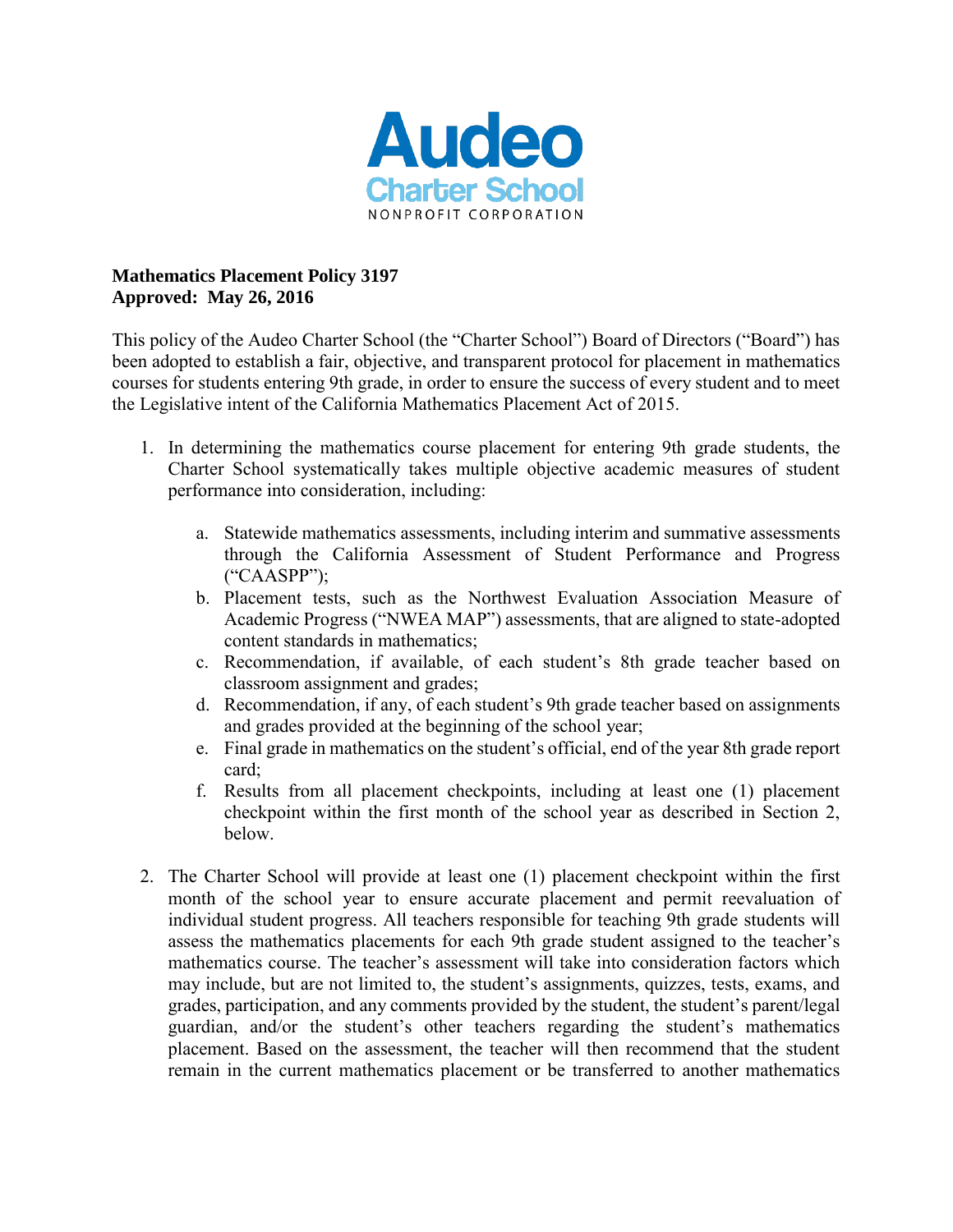placement, in which case the teacher shall specify the mathematics course or level recommended for the student.

- 3. The School Coordinator, or his or her designee, shall examine aggregate student placement data annually to ensure that students who are qualified to progress in mathematics courses based on their performance on objective academic measures included in Section 1 of this policy are not held back in a disproportionate manner on the basis of their race, ethnicity, gender, or socioeconomic background. The Charter School shall annually report the aggregate results of this examination to the Charter School Board.
- 4. The Charter School offers clear and timely recourse for each student and his or her parent or legal guardian who questions the student's placement, as follows:
	- a. A parent/legal guardian of any 9th grade student may submit a written request to the School Coordinator, or his or her designee, that:
		- i. Requests information regarding how the student's mathematics placement was determined. Within five (5) days of receipt, the School Coordinator or designee shall respond in writing to the parent/legal guardian's request by providing the information, including the objective academic measures that the Charter School relied upon in determining the student's mathematics placement.
		- ii. Requests that the student retake the placement test, in which case the School Coordinator or designee will attempt to facilitate the retest within two (2) weeks.
		- iii. Requests that the student retake the 8th grade end of course final mathematics assessment, in which case the School Coordinator or designee will attempt to facilitate the retest within two  $(2)$  weeks.
		- iv. Requests reconsideration of the student's mathematics placement based on objective academic measures. Within five (5) school days of receipt, the School Coordinator or designee shall respond in writing to the parent/legal guardian's request. The School Coordinator or designee and the student's mathematics teacher must assess the objective academic measures provided by the parent in conjunction with the objective academic measures identified in Section 1 and 2 of this policy. Based on this assessment, the School Coordinator or designee must determine whether the most appropriate mathematics placement for the student is the student's current placement or another placement, in which case the School Coordinator shall specify the mathematics course or level recommended for the student. The School Coordinator's or designee's response must provide the determination as well as the objective academic measures that the School Coordinator or designee relied upon in making that determination.
	- b. Notwithstanding the foregoing, if the School Coordinator or designee requires additional time to respond to a parent/legal guardian's request, the School Coordinator or designee will provide a written response indicating that additional time is needed. In no event shall the School Coordinator's or designee's response time exceed one (1) month.